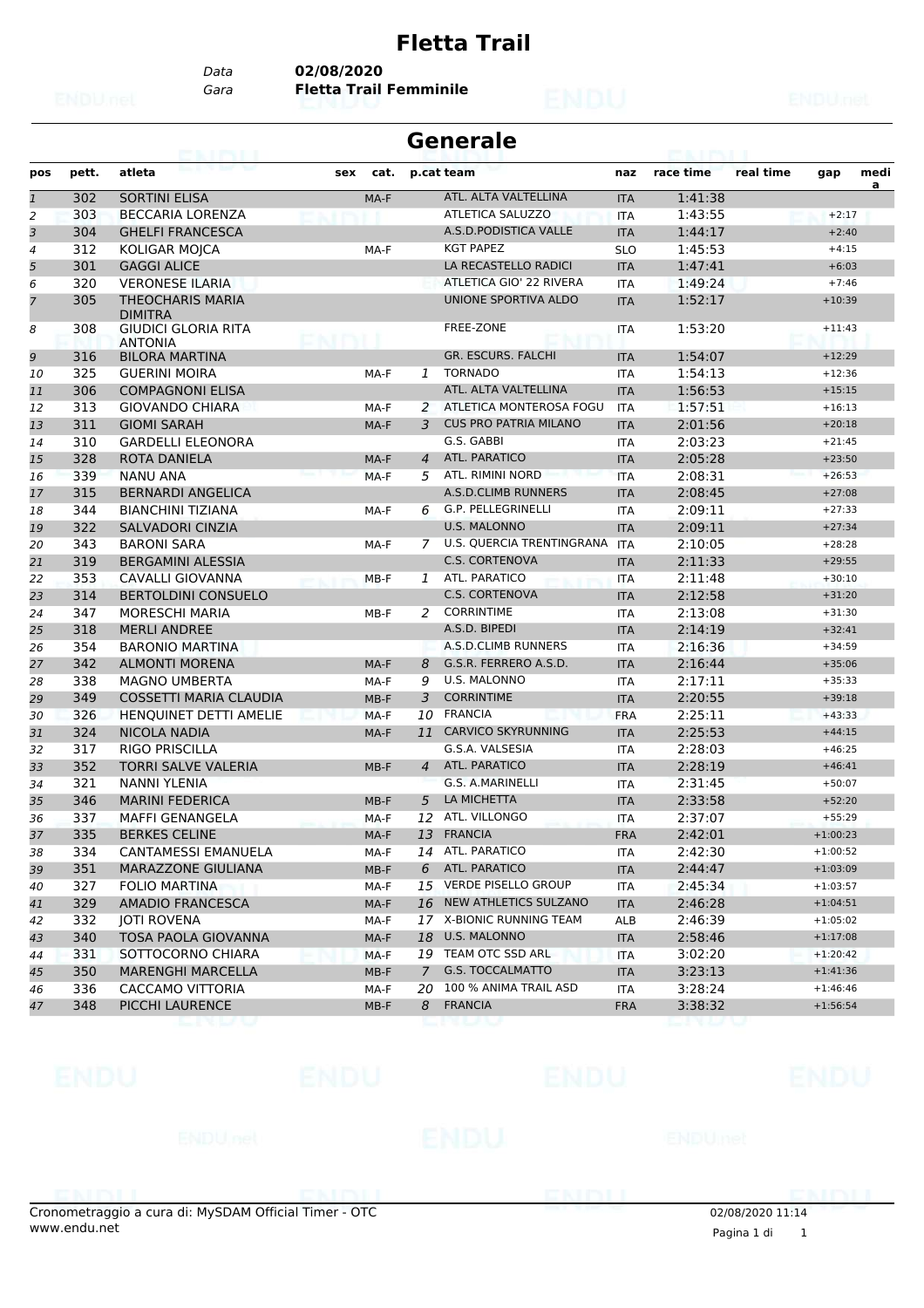### **Fletta Trail**

*Data* **02/08/2020**

*Gara* **Fletta Trail Maschile**

## **Generale**

| pos          | pett.          | atleta                       | sex cat.     |                | p.cat team                    | naz        | race time | real time | gap      | medi |
|--------------|----------------|------------------------------|--------------|----------------|-------------------------------|------------|-----------|-----------|----------|------|
| $\mathbf{1}$ | $\overline{2}$ | <b>PUPPI FRANCESCO</b>       |              |                | ATL. VALLE BREMBANA           | <b>ITA</b> | 1:26:27   |           |          | a    |
| 2            | 6              | <b>CACHARD SYLVAIN</b>       |              |                | <b>FRANCIA</b>                | <b>FRA</b> | 1:26:41   |           | $+15$    |      |
| 3            | $\mathbf{1}$   | <b>MAESTRI CESARE</b>        |              |                | ATL. VALLI BERGAMASCHE        | <b>ITA</b> | 1:28:42   |           | $+2:15$  |      |
| 4            | 4              | <b>DEMATTEIS MARTIN</b>      |              |                | <b>SPORTIFICATION</b>         | <b>ITA</b> | 1:28:51   |           | $+2:25$  |      |
| 5            | 10             | <b>HANNA ZAK</b>             |              |                | NEWCASTLE AC/SALOMON          | <b>IRL</b> | 1:29:54   |           | $+3:28$  |      |
| 6            | 7              | <b>BACCHION GABRIELE</b>     |              |                | LA RECASTELLO RADICI          | <b>ITA</b> | 1:30:31   |           | $+4:05$  |      |
| 7            | 8              | <b>VENDER ALBERTO</b>        |              |                | S.A. VALCHIESE                | <b>ITA</b> | 1:30:53   |           | $+4:26$  |      |
| 8            | 13             | <b>MERLI LUCA</b>            |              |                | S.A. VALCHIESE                | <b>ITA</b> | 1:31:26   |           | $+4:59$  |      |
| 9            | 26             | <b>BRASI IACOPO</b>          |              |                | ATL. RODENGO SAIANO MICO      | <b>ITA</b> | 1:31:50   |           | $+5:24$  |      |
| 10           | 3              | <b>DEMATTEIS BERNARD</b>     |              |                | SPORTIFICATION                | <b>ITA</b> | 1:31:56   |           | $+5:30$  |      |
| 11           | 22             | <b>DEL PERO LUCA</b>         |              |                | <b>FALCHI-LECCO</b>           | <b>ITA</b> | 1:32:04   |           | $+5:38$  |      |
| 12           | 72             | QUAGLIA GIOVANNI             |              |                | A.S.D.PODISTICA VALLE         | <b>ITA</b> | 1:32:29   |           | $+6:02$  |      |
| 13           | 24             | <b>AYMONOD HENRI</b>         |              |                | <b>SPORTIFICATION</b>         | <b>ITA</b> | 1:32:48   |           | $+6:21$  |      |
| 14           | 9              | <b>BECAN TIMOTEJ</b>         |              |                | <b>KGT PAPEZ</b>              | <b>SLO</b> | 1:33:25   |           | $+6:59$  |      |
| 15           | 29             | SOLAVAGGIONE MANUEL          |              |                | A.S.D.PODISTICA VALLE         | <b>ITA</b> | 1:33:31   |           | $+7:05$  |      |
| 16           | 16             | <b>ZUCCHI MASSIMO</b>        |              |                | <b>FREE-ZONE</b>              | ITA        | 1:34:31   |           | $+8:05$  |      |
| 17           | 12             | <b>ROSTAN ANDREA</b>         |              |                | <b>ATLETICA SALUZZO</b>       | <b>ITA</b> | 1:34:46   |           | $+8:20$  |      |
| 18           | 5              | <b>MANZI EMANUELE</b>        |              | 1              | <b>U.S. MALONNO</b>           | <b>ITA</b> | 1:34:53   |           | $+8:26$  |      |
| 19           | 36             | <b>RUGA FABIO</b>            | MA-M<br>MA-M | 2              | LA RECASTELLO RADICI          | <b>ITA</b> | 1:35:21   |           | $+8:55$  |      |
| 20           | 31             | <b>MICALLEF LUKE</b>         |              |                | <b>MALTA</b>                  |            | 1:36:56   |           | $+10:30$ |      |
|              | 20             |                              |              |                | <b>TORNADO</b>                | <b>MLT</b> | 1:38:11   |           | $+11:45$ |      |
| 21<br>22     | 63             | PIAZZA JACOPO                |              |                | A.S.D.PODISTICA VALLE         | <b>ITA</b> | 1:38:21   |           |          |      |
|              | 53             | EINAUDI MATTIA               |              |                | G.S.A. VALSESIA               | <b>ITA</b> |           |           | $+11:55$ |      |
| 23           |                | <b>BERTONCINI MATTIA</b>     |              |                | ATL. ALTA VALTELLINA          | <b>ITA</b> | 1:38:28   |           | $+12:01$ |      |
| 24           | 74             | <b>MULLER CLAUDIO</b>        |              |                |                               | <b>ITA</b> | 1:38:57   |           | $+12:31$ |      |
| 25           | 17             | <b>BONZI MATTEO</b>          |              |                | ATL. VALLE BREMBANA           | <b>ITA</b> | 1:39:20   |           | $+12:53$ |      |
| 26           | 130            | <b>GAMBINO SALVATORE</b>     | MA-M         | 3              | DK RUNNERS MILANO             | <b>ITA</b> | 1:39:25   |           | $+12:58$ |      |
| 27           | 14             | <b>GHIANO GIANLUCA</b>       |              |                | <b>TORNADO</b>                | <b>ITA</b> | 1:40:29   |           | $+14:03$ |      |
| 28           | 101            | LOSIO MARCO                  |              |                | ATL. RODENGO SAIANO MICO      | <b>ITA</b> | 1:40:49   |           | $+14:23$ |      |
| 29           | 33             | <b>GELMI ALESSANDRO</b>      |              |                | <b>U.S. MALONNO</b>           | <b>ITA</b> | 1:41:07   |           | $+14:41$ |      |
| 30           | 35             | <b>MEI MASSIMO</b>           | MA-M         | $\overline{a}$ | ATL. CASTELLO                 | ITA        | 1:41:18   |           | $+14:52$ |      |
| 31           | 27             | <b>SPITERI SIMON</b>         |              |                | <b>MALTA</b>                  | <b>MLT</b> | 1:41:31   |           | $+15:05$ |      |
| 32           | 83             | <b>MARCHISIO EDOARDO</b>     |              |                | ATLETICA SALUZZO              | <b>ITA</b> | 1:41:36   |           | $+15:10$ |      |
| 33           | 23             | <b>FREGONA ROBERTO</b>       |              |                | <b>ALPAGO TORNADO RUN</b>     | <b>ITA</b> | 1:41:58   |           | $+15:32$ |      |
| 34           | 82             | PEREGO DAVIDE                |              |                | FALCHI-LECCO                  | <b>ITA</b> | 1:42:30   |           | $+16:04$ |      |
| 35           | 58             | SILETTO MATTEO               |              |                | <b>ASD INRUN</b>              | <b>ITA</b> | 1:42:48   |           | $+16:22$ |      |
| 36           | 113            | <b>TACCHINI GIOVANNI</b>     | MA-M         | 5              | <b>TEAM VALTELLINA</b>        | ITA        | 1:42:50   |           | $+16:23$ |      |
| 37           | 93             | <b>ANGIOLINI IVAN</b>        |              |                | LA RECASTELLO RADICI          | <b>ITA</b> | 1:42:58   |           | $+16:32$ |      |
| 38           | 61             | <b>FRANCESCHINI EMANUELE</b> |              |                | U.S. QUERCIA TRENTINGRANA ITA |            | 1:43:35   |           | $+17:09$ |      |
| 39           | 57             | NICOLA FRANCESCO             |              |                | A.S.D.CLIMB RUNNERS           | <b>ITA</b> | 1:43:40   |           | $+17:14$ |      |
| 40           | 54             | <b>BOUCHARD NICHOLAS</b>     |              |                | ATLETICA SALUZZO              | ITA        | 1:43:54   |           | $+17:27$ |      |
| 41           | 25             | <b>BOSSETTI MATTEO</b>       |              |                | ATL. VALLI BERGAMASCHE        | <b>ITA</b> | 1:44:33   |           | $+18:07$ |      |
| 42           | 60             | <b>BIANCHI ALESSANDRO</b>    |              |                | ATL. CASAZZA                  | <b>ITA</b> | 1:44:46   |           | $+18:19$ |      |
| 43           | 15             | <b>GIANOLA DIONIGI</b>       |              |                | PREMANA                       | <b>ITA</b> | 1:44:53   |           | $+18:27$ |      |
| 44           | 19             | <b>SPANRING KLEMEN</b>       | JM           | 1              | AD SLOVENSKA BISTRICA         | <b>SLO</b> | 1:45:57   |           | $+19:31$ |      |
| 45           | 42             | <b>FREGONA LUCIO</b>         | MB-M         | 1              | A.S.D. GRUPPO SPORTIVO        | <b>ITA</b> | 1:46:17   |           | $+19:50$ |      |
| 46           | 212            | BONTEMPI FILIPPO             | MB-M         | 2              | ATL. PARATICO                 | <b>ITA</b> | 1:46:29   |           | $+20:03$ |      |
| 47           | 32             | <b>FARRUGIA RYAN</b>         |              |                | <b>MALTA</b>                  | <b>MLT</b> | 1:47:24   |           | $+20:58$ |      |
| 48           | 85             | TIRABOSCHI MATTIA            |              |                | G.S. A.MARINELLI              | ITA        | 1:47:29   |           | $+21:03$ |      |
| 49           | 43             | <b>BRUNELLI SIMONE</b>       | MA-M         |                | 6 U.S. MALONNO                | <b>ITA</b> | 1:47:44   |           | $+21:18$ |      |
| 50           | 47             | MALGARIDA MARCO              | MA-M         | $7^{\circ}$    | U.S. MALONNO                  | ITA        | 1:47:51   |           | $+21:25$ |      |
| 51           | 112            | PEDRAZZOLI FRANCESCO         | MA-M         | 8              | ATL. ALTA VALTELLINA          | <b>ITA</b> | 1:48:02   |           | $+21:36$ |      |
| 52           | 44             | PEDERSOLI GIANFRANCO         | MA-M         | 9              | U.S. MALONNO                  | <b>ITA</b> | 1:48:25   |           | $+21:59$ |      |
| 53           | 49             | <b>MAZZUCCHELLI GIACOMO</b>  |              |                | U.S. MALONNO                  | <b>ITA</b> | 1:48:31   |           | $+22:05$ |      |
| 54           | 184            | MORANDINI RICCARDO           | MB-M         |                | 3 FG. ATL. FALEGNAMERIA       | <b>ITA</b> | 1:48:49   |           | $+22:22$ |      |
| 55           | 40             | <b>STURM MARCO</b>           | MA-M         |                | 10 TEAM CARSON FOOTWEAR       | <b>GER</b> | 1:49:17   |           | $+22:50$ |      |
| 56           | 46             | SORTENI ANDREA               |              |                | U.S. MALONNO                  | ITA        | 1:49:52   |           | $+23:26$ |      |
| 57           | 146            | <b>GLASA ANDREJ</b>          | MA-M         |                | 11 ATL. PARATICO              | <b>ITA</b> | 1:50:13   |           | $+23:47$ |      |
| 58           | 107            | <b>GIORGI MATTEO</b>         |              |                | NEW ATHLETICS SULZANO         | <b>ITA</b> | 1:50:30   |           | $+24:04$ |      |
| 59           | 106            | <b>ALBERTI MATTEO</b>        |              |                | <b>RUN CARD</b>               | <b>ITA</b> | 1:50:48   |           | $+24:22$ |      |
|              |                |                              |              |                |                               |            |           |           |          |      |

www.endu.net Cronometraggio a cura di: MySDAM Official Timer - OTC 02/08/2020 11:14

Pagina 1 di 4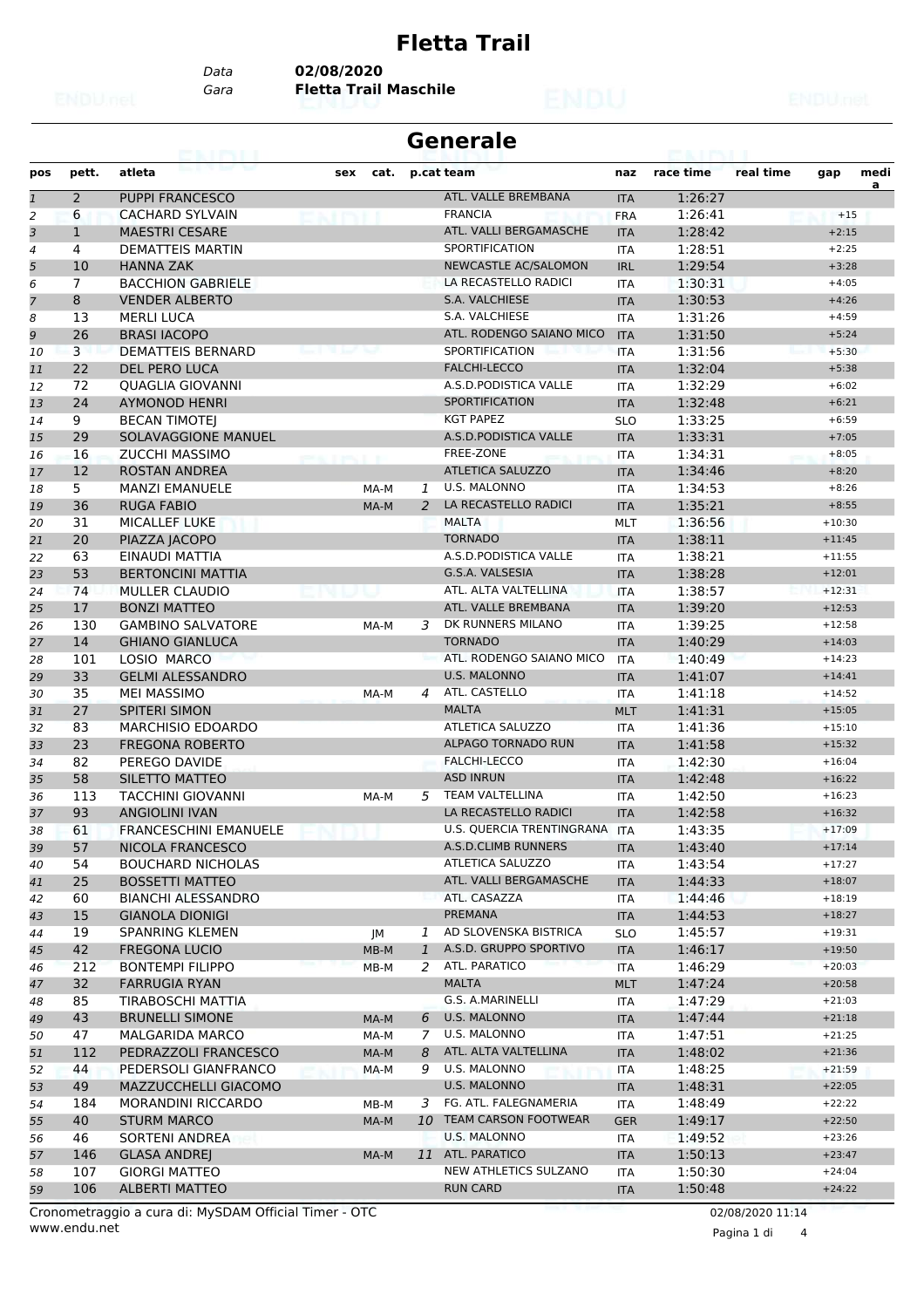# **Generale**

| pos | pett. | atleta                                                | <b>sex</b> | cat.   |             | p.cat team                     | naz        | race time | real time        | gap      | medi<br>a |
|-----|-------|-------------------------------------------------------|------------|--------|-------------|--------------------------------|------------|-----------|------------------|----------|-----------|
| 60  | 70    | <b>GHENDA STEFANO</b>                                 |            |        |             | <b>TREVISATLETICA</b>          | <b>ITA</b> | 1:51:12   |                  | $+24:46$ |           |
| 61  | 51    | <b>GAZZETTO GABRIELE</b>                              |            |        |             | A.S.D.CLIMB RUNNERS            | <b>ITA</b> | 1:51:30   |                  | $+25:03$ |           |
| 62  | 238   | FERRAROTTI ALESSANDRO<br><b>MARIO</b>                 |            |        |             | <b>A.S.D.CLIMB RUNNERS</b>     | <b>ITA</b> | 1:51:30   |                  | $+25:03$ |           |
| 63  | 125   | <b>VAIRA VITTORIO</b>                                 |            | MA-M   |             | 12 U.S. MALONNO                | <b>ITA</b> | 1:51:42   |                  | $+25:15$ |           |
| 64  | 73    | <b>LAZZARI FRANCESCO</b>                              |            |        |             | <b>ATLETICA MARATHON</b>       | <b>ITA</b> | 1:52:11   |                  | $+25:45$ |           |
| 65  | 123   | <b>COTTI DANIELE</b>                                  |            | MA-M   | 13          | U.S. MALONNO                   | <b>ITA</b> | 1:52:14   |                  | $+25:48$ |           |
| 66  | 98    | <b>LONGHI MARCO</b>                                   |            |        |             | POL. VILLESE                   | <b>ITA</b> | 1:52:43   |                  | $+26:17$ |           |
| 67  | 131   | <b>BELTRAMI CARLO</b>                                 |            | MA-M   |             | 14 LA RECASTELLO RADICI        | <b>ITA</b> | 1:52:48   |                  | $+26:21$ |           |
| 68  | 86    | <b>GIOVINETTI ALESSANDRO</b>                          |            |        |             | <b>ASD GP GARLASCHESE</b>      | <b>ITA</b> | 1:52:55   |                  | $+26:28$ |           |
| 69  | 188   | PINI ALBERTO                                          |            | $MB-M$ | 4           | ATL. VERBANO                   | <b>ITA</b> | 1:53:23   |                  | $+26:56$ |           |
| 70  | 45    | <b>MARIOTTI LUCA</b>                                  |            | MA-M   | 15          | <b>U.S. MALONNO</b>            | <b>ITA</b> | 1:53:47   |                  | $+27:21$ |           |
| 71  | 120   | DA SILVA LOPES<br><b>IHONNATHAN ALEXANDER</b>         |            | MA-M   |             | 16 RUN CARD                    | <b>POR</b> | 1:54:28   |                  | $+28:02$ |           |
| 72  | 55    | <b>SECCHI DAVIDE</b>                                  |            |        |             | ATL. PARATICO                  | <b>ITA</b> | 1:54:47   |                  | $+28:21$ |           |
| 73  | 67    | <b>GRIGLIO FABIO</b>                                  |            |        |             | ATLETICA SALUZZO               | <b>ITA</b> | 1:54:52   |                  | $+28:25$ |           |
| 74  | 50    | <b>ROSA MATTEO</b>                                    |            |        |             | ATL. RODENGO SAIANO MICO       | <b>ITA</b> | 1:55:01   |                  | $+28:35$ |           |
| 75  | 80    | PAROLARI ANDREA                                       |            |        |             | U.S. MALONNO                   | <b>ITA</b> | 1:55:13   |                  | $+28:47$ |           |
| 76  | 99    | <b>SAVOLDI LUCA</b>                                   |            |        |             | <b>RUN CARD</b>                | <b>ITA</b> | 1:55:35   |                  | $+29:09$ |           |
| 77  | 111   | PORTOVENERO ANDREA                                    |            | MA-M   |             | 17 ATL. ALTA VALTELLINA        | <b>ITA</b> | 1:55:46   |                  | $+29:20$ |           |
| 78  | 160   | <b>BERTOCCHI STEFANO</b>                              |            | MA-M   | 18          | FG. ATL. FALEGNAMERIA          | <b>ITA</b> | 1:55:49   |                  | $+29:22$ |           |
| 79  | 21    | CAGNATI LORENZO                                       |            |        |             | LA RECASTELLO RADICI           | <b>ITA</b> | 1:55:56   |                  | $+29:30$ |           |
| 80  | 78    | <b>AILI MICHAEL</b>                                   |            |        |             | <b>TEAM VALTELLINA</b>         | <b>ITA</b> | 1:56:07   |                  | $+29:41$ |           |
| 81  | 56    | <b>BOLIS MORENO</b>                                   |            |        |             | GR. ESCURS. FALCHI             | <b>ITA</b> | 1:56:42   |                  | $+30:16$ |           |
| 82  | 84    | <b>VARISTO MARCO</b>                                  |            |        |             | <b>VETRERIA FANONI SONDRIO</b> | <b>ITA</b> | 1:56:56   |                  | $+30:30$ |           |
| 83  | 95    | <b>SPENDOLINI SANDRO</b>                              |            |        |             | <b>U.S. MALONNO</b>            | <b>ITA</b> | 1:57:05   |                  | $+30:39$ |           |
| 84  | 62    | <b>RIFFI SAMI</b>                                     |            |        |             | ATL. RODENGO SAIANO MICO       | <b>ITA</b> | 1:57:41   |                  | $+31:15$ |           |
| 85  | 75    | SAPONARO LUCA                                         |            |        |             | <b>RUN CARD</b>                | <b>ITA</b> | 1:57:55   |                  | $+31:29$ |           |
| 86  | 168   | <b>MAZZOLENI FERRACINI</b><br><b>IVAN</b>             |            | MA-M   | 19          | <b>ATLETICA MARATHON</b>       | <b>ITA</b> | 1:58:28   |                  | $+32:02$ |           |
| 87  | 91    | <b>GALVAGNO RAUL</b>                                  |            |        |             | ATLETICA SALUZZO               | <b>ITA</b> | 1:58:45   |                  | $+32:19$ |           |
| 88  | 182   | <b>GIORDANENGO GRAZIANO</b>                           |            | $MB-M$ | 5           | A.S.D.DRAGONERO                | <b>ITA</b> | 1:58:53   |                  | $+32:26$ |           |
| 89  | 214   | <b>BARONI DANIELE</b>                                 |            | $MB-M$ | 6           | ATL. RIMINI NORD               | <b>ITA</b> | 1:58:56   |                  | $+32:30$ |           |
| 90  | 105   | <b>GUSMERINI NICOLA</b>                               |            |        |             | <b>TEAM VALTELLINA</b>         | <b>ITA</b> | 1:59:05   |                  | $+32:39$ |           |
| 91  | 153   | <b>BERTONI MASSIMO</b>                                |            | MA-M   |             | 20 ATL. PARATICO               | <b>ITA</b> | 1:59:14   |                  | $+32:48$ |           |
| 92  | 151   | <b>PATELLI MARCELLO</b>                               |            | MA-M   | 21          | <b>GRUPPO SPORTIVO ALPINI</b>  | <b>ITA</b> | 1:59:21   |                  | $+32:54$ |           |
| 93  | 114   | MASCHERPA GIOVANNI                                    |            | MA-M   |             | 22 FREE-ZONE                   | <b>ITA</b> | 1:59:39   |                  | $+33:12$ |           |
| 94  | 96    | <b>FUMASONI LUCA</b>                                  |            |        |             | <b>RUN CARD</b>                | <b>ITA</b> | 1:59:51   |                  | $+33:25$ |           |
| 95  | 144   | <b>MARIOTTI GABRIELE</b>                              |            | MA-M   | 23          | U.S. MALONNO                   | <b>ITA</b> | 1:59:58   |                  | $+33:32$ |           |
| 96  | 48    | <b>FOI MATTIA</b>                                     |            |        |             | <b>U.S. MALONNO</b>            | <b>ITA</b> | 2:00:01   |                  | $+33:35$ |           |
| 97  | 147   | <b>MORATTO FIORE</b>                                  |            | MA-M   |             | 24 U.S. LA SPORTIVA            | ITA        | 2:00:05   |                  | $+33:39$ |           |
| 98  | 166   | <b>OCCIONI GIULIANO</b>                               |            | MA-M   |             | 25 LA RECASTELLO RADICI        | <b>ITA</b> | 2:00:09   |                  | $+33:42$ |           |
| 99  | 143   | <b>CUCCHI SIMONE</b>                                  |            | MA-M   |             | 26 CAMISANO RUNNING A.S.D.     | <b>ITA</b> | 2:00:11   |                  | $+33:45$ |           |
| 100 | 198   | URBANETTO FABIO<br><b>MASSIMO</b>                     |            | $MB-M$ | $7^{\circ}$ | U.S. MALONNO                   | <b>ITA</b> | 2:00:35   |                  | $+34:09$ |           |
| 101 | 225   | <b>FRANCESCHINI LUCA</b>                              |            | MB-M   | 8           | U.S. QUERCIA TRENTINGRANA ITA  |            | 2:00:51   |                  | $+34:25$ |           |
| 102 | 172   | <b>BARBO' GIOVANNI</b>                                |            | $MB-M$ | 9           | ATL. PARATICO                  | <b>ITA</b> | 2:01:01   |                  | $+34:35$ |           |
| 103 | 41    | <b>GRECH GERALD</b>                                   |            | MA-M   |             | 27 MALTA                       | MLT        | 2:01:12   |                  | $+34:46$ |           |
| 104 | 231   | <b>CICCI LINO</b>                                     |            | $MB-M$ |             | 10 ATL. PARATICO               | <b>ITA</b> | 2:01:22   |                  | $+34:56$ |           |
| 105 | 76    | <b>MARZETTA FRANCOIS</b>                              |            |        |             | DK RUNNERS MILANO              | <b>ITA</b> | 2:01:47   |                  | $+35:20$ |           |
| 106 | 134   | <b>OPRANDI OSCAR</b>                                  |            | MA-M   |             | 28 FO' DI PE                   | <b>ITA</b> | 2:01:53   |                  | $+35:27$ |           |
| 107 | 167   | <b>VALSECCHI GIULIO</b>                               |            | MA-M   |             | 29 RUNNERS BERGAMO             | <b>ITA</b> | 2:02:28   |                  | $+36:01$ |           |
| 108 | 158   | <b>GHIANO DARIO</b>                                   |            | MA-M   |             | 30 S. D. BAUDENASCA            | <b>ITA</b> | 2:02:35   |                  | $+36:09$ |           |
| 109 | 110   | MALTEMPI PIERPAOLO                                    |            | MA-M   |             | 31 ATL. FRANCIACORTA           | ITA        | 2:03:21   |                  | $+36:54$ |           |
| 110 | 118   | <b>ROBECCHI GIORGIO</b>                               |            | MA-M   |             | 32 LA RECASTELLO RADICI        | <b>ITA</b> | 2:03:24   |                  | $+36:57$ |           |
| 111 | 97    | <b>FREDDI ENRICO</b>                                  |            |        |             | <b>RUN CARD</b>                | ITA        | 2:03:28   |                  | $+37:02$ |           |
| 112 | 207   | PEDRAZZOLI VITTORIO                                   |            | MB-M   | 11          | A.S. LANZADA                   | <b>ITA</b> | 2:03:38   |                  | $+37:11$ |           |
| 113 | 149   | <b>BONETTI TOMASO</b>                                 |            | MA-M   |             | 33 RUNNING CAZZAGO SAN         | <b>ITA</b> | 2:03:47   |                  | $+37:21$ |           |
| 114 | 183   | <b>ALBERTI FRANCESCO</b>                              |            | $MB-M$ |             | 12 ATL. O.S.G. GUANZATE        | <b>ITA</b> | 2:04:03   |                  | $+37:36$ |           |
| 115 | 52    | <b>BAITELLI LUCA</b>                                  |            |        |             | U.S. MALONNO                   | ITA        | 2:04:41   |                  | $+38:15$ |           |
| 116 | 88    | MORERA SERRA JORDI                                    |            |        |             |                                | <b>ESP</b> | 2:04:46   |                  | $+38:19$ |           |
| 117 | 119   | PANZERI MAURO                                         |            | MA-M   | 34          | GR. ESCURS. FALCHI             | ITA        | 2:05:10   |                  | $+38:44$ |           |
| 118 | 148   | MARTINAZZOLI ANDREA                                   |            | MA-M   |             | 35 NEW ATHLETICS SULZANO       | <b>ITA</b> | 2:05:15   |                  | $+38:48$ |           |
| 119 | 66    | VIAN ANDREA                                           |            |        |             | GR. ESCURS. FALCHI             | <b>ITA</b> | 2:05:19   |                  | $+38:53$ |           |
| 120 | 90    | <b>CODEGA GIANNI</b>                                  |            |        |             | POL. PAGNONA                   | <b>ITA</b> | 2:05:27   |                  | $+39:00$ |           |
| 121 | 89    | <b>MAZZA MATTEO</b>                                   |            |        |             | ATL. VILLONGO                  | <b>ITA</b> | 2:05:53   |                  | $+39:26$ |           |
|     |       | Cronometraggio a cura di: MySDAM Official Timer - OTC |            |        |             |                                |            |           | 02/08/2020 11:14 |          |           |

www.endu.net

Pagina 2 di 4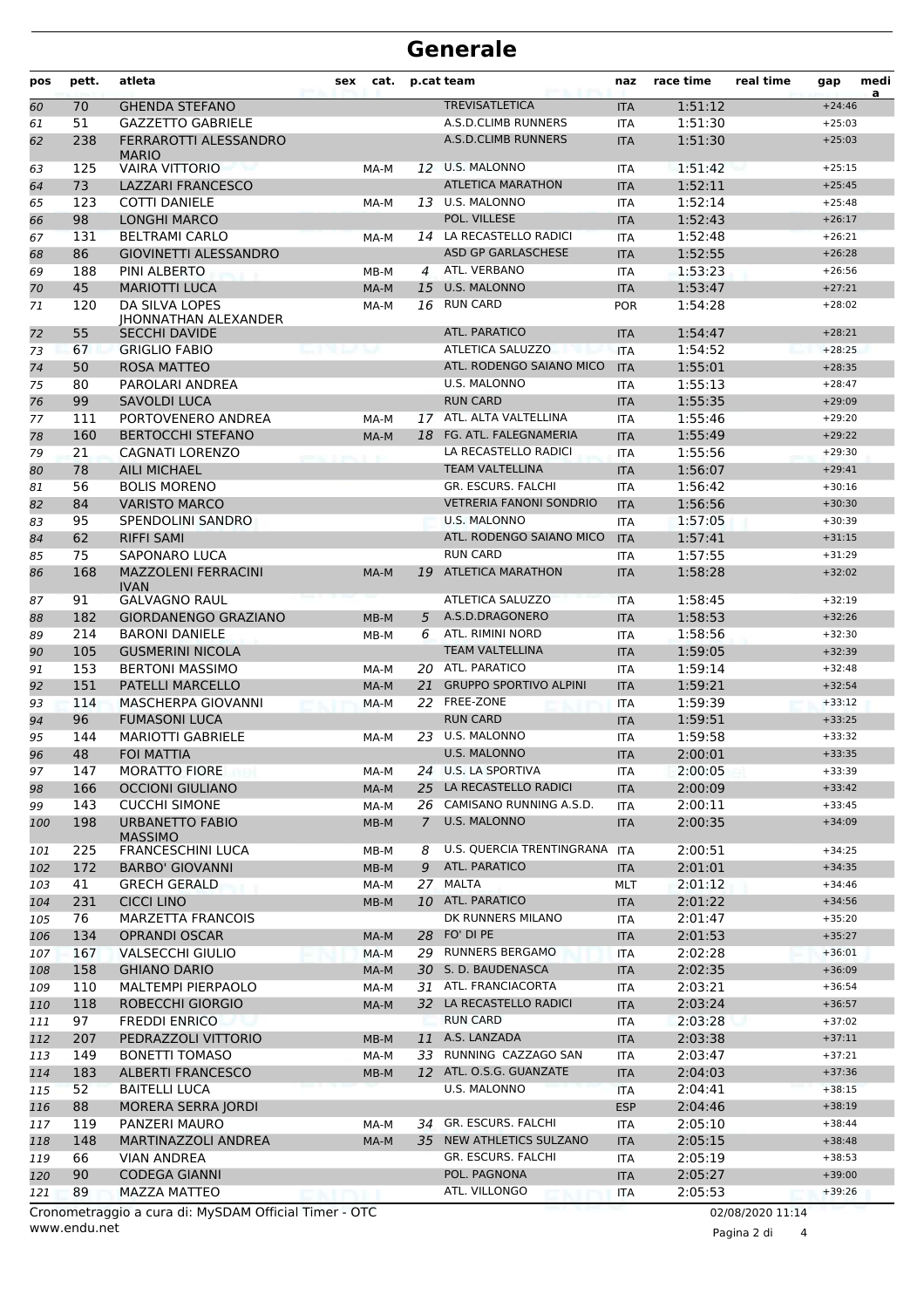### **Generale**

| pos        | pett.      | atleta                                    | sex | cat.             |    | p.cat team                                           | naz                      | race time          | real time | gap                  | medi<br>a |
|------------|------------|-------------------------------------------|-----|------------------|----|------------------------------------------------------|--------------------------|--------------------|-----------|----------------------|-----------|
| 122        | 127        | <b>BIANCHI MARCO</b>                      |     | MA-M             |    | 36 U.S. MALONNO                                      | <b>ITA</b>               | 2:06:15            |           | $+39:49$             |           |
| 123        | 177        | TACCAGNI DANIELE PAOLO                    |     | MB-M             |    | 13 ATLETICA ALTO LARIO                               | <b>ITA</b>               | 2:06:31            |           | $+40:05$             |           |
| 124        | 139        | <b>MASTROMARINO LUCA</b>                  |     | MA-M             |    | 37 ATL. PAVESE                                       | <b>ITA</b>               | 2:06:43            |           | $+40:17$             |           |
| 125        | 137        | PICCIONELLO CLAUDIO                       |     | MA-M             |    | 38 ATL. PARATICO                                     | <b>ITA</b>               | 2:07:37            |           | $+41:10$             |           |
| 126        | 77         | <b>NIBOLI SIMONE</b>                      |     |                  |    | <b>ATLETICA PERTICA BASSA</b>                        | <b>ITA</b>               | 2:07:46            |           | $+41:20$             |           |
| 127        | 181        | <b>GORELLI DANILO</b>                     |     | MB-M             |    | 14 ATLETICA ALTO LARIO                               | <b>ITA</b>               | 2:07:54            |           | $+41:27$             |           |
| 128        | 223        | <b>TROMBINI ENRICO</b>                    |     | $MB-M$           | 15 | <b>CORRINTIME</b>                                    | <b>ITA</b>               | 2:08:10            |           | $+41:43$             |           |
| 129        | 206        | NICOLAIZEAU CHRISTOPHE                    |     | $MB-M$           |    | 16 FRANCIA                                           | <b>FRA</b>               | 2:10:04            |           | $+43:37$             |           |
| 130        | 64         | <b>BELLICINI ETTORE</b>                   |     |                  |    | <b>CORRINTIME</b>                                    | <b>ITA</b>               | 2:10:13            |           | $+43:47$             |           |
| 131        | 103        | CHIAPPINI LUCA                            |     |                  |    | <b>RUN CARD</b>                                      | <b>ITA</b>               | 2:10:42            |           | $+44:16$             |           |
| 132        | 115        | <b>VALBUZZI PATRICK</b>                   |     | MA-M             | 39 | <b>ASD CASTELRAIDER</b>                              | <b>ITA</b>               | 2:10:54            |           | $+44:27$             |           |
| 133        | 173        | <b>COSTANZI RAFFAELE</b>                  |     | MB-M             |    | 17 ATL. LIB. CASTEGNATO                              | <b>ITA</b>               | 2:10:56            |           | $+44:30$             |           |
| 134        | 87         | <b>DONINA ANDREA</b>                      |     |                  |    | <b>U.S. MALONNO</b>                                  | <b>ITA</b>               | 2:11:15            |           | $+44:48$             |           |
| 135        | 174        | <b>OMODEI LORENZO</b>                     |     | MB-M             |    | 18 RUNNING CAZZAGO SAN                               | <b>ITA</b>               | 2:11:17            |           | $+44:51$             |           |
| 136        | 209        | <b>ZANNI GIANFRANCO</b>                   |     | $MB-M$           | 19 | POL. COMUNALE DI ENDINE<br>U.S. QUERCIA TRENTINGRANA | <b>ITA</b>               | 2:11:47            |           | $+45:21$             |           |
| 137        | 187        | TAMBURINI MARCO                           |     | MB-M             | 20 | <b>U.S. MALONNO</b>                                  | <b>ITA</b>               | 2:12:05            |           | $+45:38$             |           |
| 138        | 59         | PEZZOTTI GIULIO<br><b>FRANCESCO</b>       |     |                  |    |                                                      | <b>ITA</b>               | 2:12:21            |           | $+45:55$             |           |
| 139        | 208        | SACCHETTI ENRICO                          |     | MB-M             | 21 | <b>RUN CARD</b>                                      | <b>ITA</b>               | 2:12:53            |           | $+46:27$             |           |
| 140        | 200        | <b>VIGANI ROBERTO</b>                     |     | $MB-M$           |    | 22 ATL. VILLONGO                                     | <b>ITA</b>               | 2:13:05            |           | $+46:39$             |           |
| 141        | 159        | VICINI ALESSANDRO                         |     | MA-M             | 40 | ATL. VILLONGO                                        | <b>ITA</b>               | 2:13:22            |           | $+46:55$             |           |
| 142        | 145        | <b>MUTTI FEDERICO</b>                     |     | MA-M             |    | 41 U.S. MALONNO                                      | <b>ITA</b>               | 2:13:26            |           | $+46:59$             |           |
| 143        | 234        | <b>TOMASI VENANZIO</b>                    |     | MC-M             | 1  | G.P. PELLEGRINELLI                                   | <b>ITA</b>               | 2:14:53            |           | $+48:27$             |           |
| 144        | 136        | <b>ESPOSTO FABIO</b>                      |     | MA-M             | 42 | ATL. LIB. CASTEGNATO                                 | <b>ITA</b>               | 2:15:03            |           | $+48:37$             |           |
| 145        | 230        | <b>MARIOTTI SEVERINO</b>                  |     | MB-M             | 23 | U.S. MALONNO                                         | <b>ITA</b>               | 2:15:07            |           | $+48:41$             |           |
| 146        | 202        | <b>PICCHI MARTIAL</b>                     |     | MB-M             |    | 24 FRANCIA                                           | <b>FRA</b>               | 2:15:27            |           | $+49:01$             |           |
| 147        | 185        | FONTANA GIANPAOLO                         |     | MB-M             |    | 25 S.A. VALCHIESE<br>26 EUROATLETICA 2002            | <b>ITA</b>               | 2:15:30            |           | $+49:03$             |           |
| 148        | 189<br>180 | <b>FACCIOLO VALERIO</b><br>PEZZUCCHI AMOS |     | $MB-M$           |    | 27 U.S. MALONNO                                      | <b>ITA</b>               | 2:17:23<br>2:17:34 |           | $+50:56$<br>$+51:08$ |           |
| 149<br>150 | 186        | PETTINARI GIUSEPPE LUCA                   |     | $MB-M$<br>$MB-M$ |    | 28 ATL. GAVARDO '90 LIB.                             | <b>ITA</b><br><b>ITA</b> | 2:17:41            |           | $+51:14$             |           |
| 151        | 152        | <b>URBANI MIRCO</b>                       |     | MA-M             |    | 43 ATL. GAVARDO '90 LIB.                             | <b>ITA</b>               | 2:17:41            |           | $+51:15$             |           |
| 152        | 219        | PALMIERI ANTONIO                          |     | MB-M             | 29 | <b>EUROATLETICA 2002</b>                             | <b>ITA</b>               | 2:18:04            |           | $+51:37$             |           |
| 153        | 126        | <b>BERTOLDINI TADDEO</b>                  |     | MA-M             |    | 44 FALCHI-LECCO                                      | <b>ITA</b>               | 2:18:12            |           | $+51:46$             |           |
| 154        | 195        | <b>GELMI ROCCO</b>                        |     | $MB-M$           |    | 30 G.S. ZELOFORAMAGNO                                | <b>ITA</b>               | 2:18:43            |           | $+52:17$             |           |
| 155        | 122        | <b>BAIGUINI ANDREA</b>                    |     | MA-M             |    | 45 ATL. PARATICO                                     | <b>ITA</b>               | 2:19:45            |           | $+53:19$             |           |
| 156        | 194        | <b>COMINELLI CARLO</b>                    |     | MB-M             | 31 | ATL. REBO GUSSAGO                                    | <b>ITA</b>               | 2:19:49            |           | $+53:23$             |           |
| 157        | 203        | <b>SCALVINONI ANTONELLO</b>               |     | MB-M             | 32 | <b>CORRINTIME</b>                                    | <b>ITA</b>               | 2:20:13            |           | $+53:47$             |           |
| 158        | 154        | <b>MARIO</b><br><b>HERNY ERIC</b>         |     | MA-M             |    | 46 FRANCIA                                           | <b>FRA</b>               | 2:20:16            |           | $+53:49$             |           |
| 159        | 150        | TOSANA PIERANGELO                         |     | MA-M             |    | 47 U.S. MALONNO                                      | <b>ITA</b>               | 2:21:09            |           | $+54:42$             |           |
| 160        | 190        | ANTONELLI LIBRETTI DIEGO                  |     | MB-M             |    | 33 ATL. PONTOGLIO 92                                 | <b>ITA</b>               | 2:21:19            |           | $+54:53$             |           |
| 161        | 218        | <b>VOORTMAN GERRIT</b>                    |     | MB-M             |    | 34 INDIVIDUALE                                       | ITA                      | 2:21:23            |           | $+54:57$             |           |
| 162        | 155        | <b>CASTELLI ROBERTO</b>                   |     | MA-M             |    | 48 CAMPUS VARESE RUNNERS                             | <b>ITA</b>               | 2:21:28            |           | $+55:02$             |           |
| 163        | 193        | SANZANI ANDREA                            |     | $MB-M$           |    | 35 VERDE PISELLO GROUP                               | ITA                      | 2:22:59            |           | $+56:33$             |           |
| 164        | 161        | <b>BERTAZZOLI MARCO</b>                   |     | MA-M             |    | 49 ATL. PARATICO                                     | <b>ITA</b>               | 2:23:31            |           | $+57:05$             |           |
| 165        | 142        | <b>GUARDO SERGIO</b>                      |     | MA-M             |    | 50 TEAM OTC SSD ARL                                  | ITA                      | 2:23:58            |           | $+57:31$             |           |
| 166        | 121        | <b>SCOVOLO FABIO</b>                      |     | MA-M             | 51 | <b>RUN CARD</b>                                      | <b>ITA</b>               | 2:25:27            |           | $+59:01$             |           |
| 167        | 175        | PAOLETTI PAOLO                            |     | MB-M             | 36 |                                                      | ITA                      | 2:26:17            |           | $+59:51$             |           |
| 168        | 117        | DOMENIGHINI GIACOMO                       |     | MA-M             |    | 52 U.S. MALONNO                                      | <b>ITA</b>               | 2:26:53            |           | $+1:00:27$           |           |
| 169        | 141        | <b>GAZZOLI DANIELE</b>                    |     | MA-M             | 53 | U.S. MALONNO                                         | ITA                      | 2:27:57            |           | $+1:01:31$           |           |
| 170        | 94         | <b>FISCHI AURELIEN</b>                    |     |                  |    | <b>FRANCIA</b>                                       | <b>FRA</b>               | 2:28:26            |           | $+1:01:59$           |           |
| 171        | 68         | MENEGATO NICOLA                           |     |                  |    | <b>RUN CARD</b>                                      | ITA                      | 2:29:18            |           | $+1:02:52$           |           |
| 172        | 164        | <b>BRUGNOLI RICCARDO</b>                  |     | MA-M             | 54 | U.S. MALONNO                                         | <b>ITA</b>               | 2:29:19            |           | $+1:02:53$           |           |
| 173        | 178        | <b>FILIPPINI PAOLO</b>                    |     | MB-M             |    | 37 RUN CARD                                          | ITA                      | 2:31:39            |           | $+1:05:13$           |           |
| 174        | 79         | <b>GHEZA GIOVANNI</b>                     |     |                  |    | <b>RUN CARD</b>                                      | <b>ITA</b>               | 2:31:46            |           | $+1:05:20$           |           |
| 175        | 222        | <b>GIRELLI GUERRINO</b>                   |     | MB-M             |    | 38 G.P. PELLEGRINELLI                                | ITA                      | 2:32:18            |           | $+1:05:52$           |           |
| 176        | 179        | PE' MAURO                                 |     | $MB-M$           |    | 39 ATL. REBO GUSSAGO                                 | <b>ITA</b>               | 2:32:42            |           | $+1:06:16$           |           |
| 177        | 233        | <b>ISONNI GIUSTO ANGELO</b>               |     | MC-M             | 2  | G.P. PELLEGRINELLI                                   | ITA                      | 2:33:03            |           | $+1:06:37$           |           |
| 178        | 104        | MORINA ALESSANDRO                         |     |                  |    | ATL. PARATICO                                        | <b>ITA</b>               | 2:34:24            |           | $+1:07:58$           |           |
| 179        | 176        | <b>GUARNIERI CORRADO</b>                  |     | MB-M             |    | 40 BERGAMO STARS ATLETICA                            | ITA                      | 2:34:41            |           | $+1:08:15$           |           |
| 180        | 140        | <b>MAZZONE TOMMASO</b>                    |     | MA-M             |    | 55 AV SPORTING TEAM                                  | <b>ITA</b>               | 2:35:06            |           | $+1:08:40$           |           |
| 181        | 157        | <b>GUIDETTI NICOLA</b>                    |     | MA-M             |    | 56 ATL. CARPENEDOLO                                  | ITA                      | 2:35:27            |           | $+1:09:01$           |           |
| 182        | 226        | <b>ANGELI MAURO</b>                       |     | $MB-M$           |    | 41 ATL. REBO GUSSAGO                                 | <b>ITA</b>               | 2:35:38            |           | $+1:09:12$           |           |
| 183        | 229        | RONGVAUX BERNARD                          |     | MB-M             |    | 42 FRANCIA                                           | <b>FRA</b>               | 2:35:56            |           | $+1:09:29$           |           |
| 184        | 227        | <b>BAITELLI ANGELO</b>                    |     | MB-M             |    | 43 ATL. PARATICO                                     | <b>ITA</b>               | 2:36:56            |           | $+1:10:30$           |           |

Pagina 3 di 4